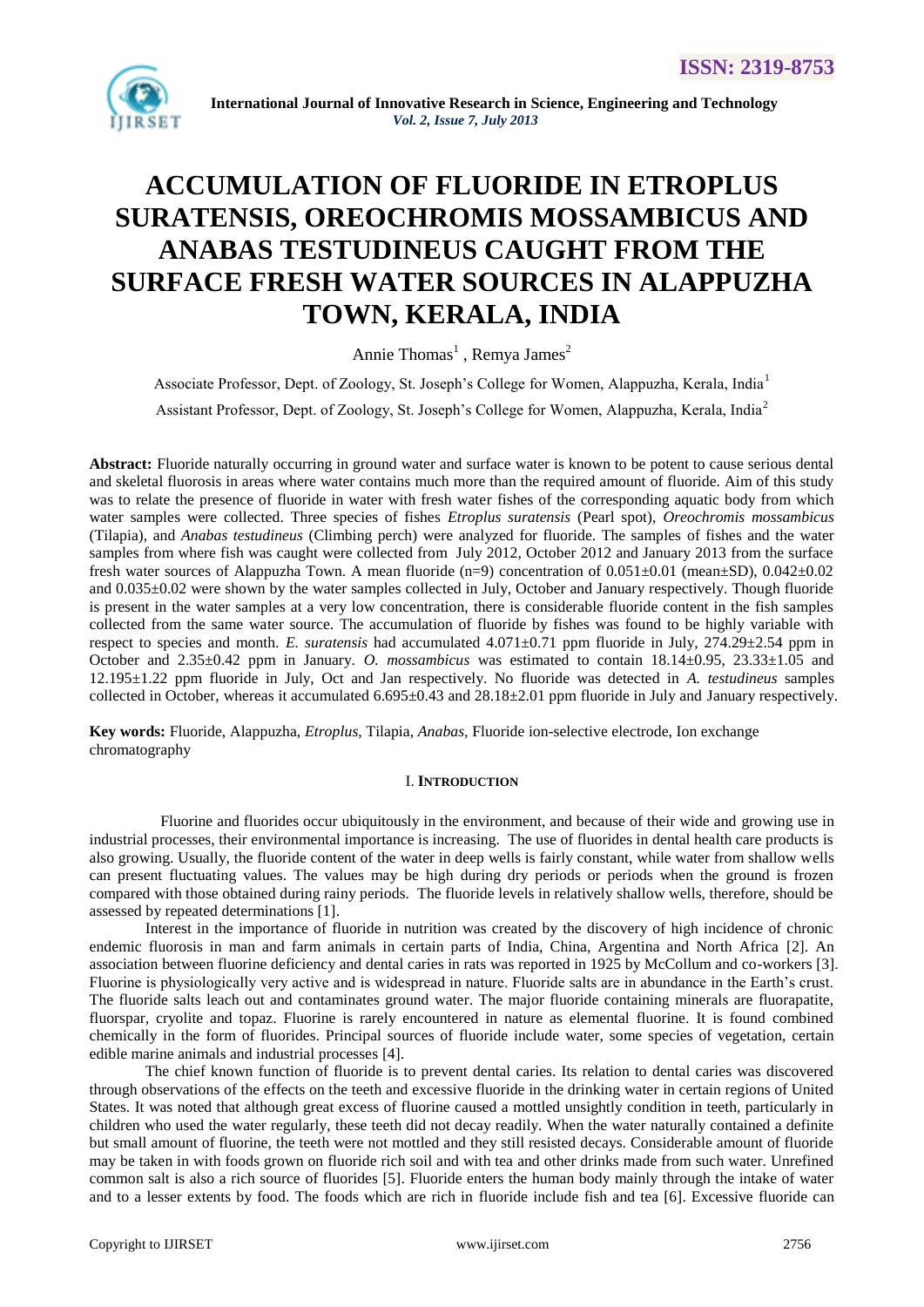

cause white spots, and in severe cases brown stains, pitting and mottling of the enamel. It has been found that the IQ of the children living in the high fluoride areas (drinking water fluoride > 3.15 mg/ml) was significantly lower [7].

There is a strong association between fluorosis in the maxillary central incisors and early dentifrice use and use of dentrifice with a high (1500ppm) fluoride concentration. It was found in a study in England that a higher proportion of children without fluorosis had used a commercially available low fluoride dentifrice [8]. Addition of fluoride to the water supply is advocated by public health authorities as a safe inexpensive and efficient way to reduce dental caries. Maximum allowable limits of fluoride in drinking water have been set at 2.4ppm for cool climates and 1.4ppm for warm climates where the water intake would be greater. One ppm of sodium fluoride is the amount approved for addition to water supply. Its positive results were shown by various investigations. These results were obtained before 1960s. Now other sources of fluoride worsen the condition even though fluoride content of water is kept at 1.4ppm. Now many studies suggest the limit as 1ppm or less [9].

Mottling of teeth had long been observed in some Texas and Colorado communities and was associated with high concentrations of fluorine in drinking water [10]. Excess fluoride content in diet also affects animals and plants. Domestic animals such as cattle, buffaloes, camels, sheep and goats are affected. Study by Choubisa [11] reports a difference in expression, prevalence and severity of fluorotoxicosis among ruminants in Rajasthan, India.

Aquatic organisms would be expected to contain fluoride concentrations proportional to those in their environment. Neuhold and Sigler [12] reported mean concentration up to 1600 ppm in the bones of brown trout taken from the Madison River system. Lee and Nilson [13] recorded high concentrations of fluorides in the bones of canned salmon and mackerel. Similarly, Fisher [14] noted high concentrations of fluorides in fish meals used in the manufacture of prepared feeds. Studies by Ellis *et al.* [15] shows that fish egg subjected to 1.5ppm fluoride had delayed hatching time and the sensitivity to fluoride is dependent on several factors such as size of the fish, temperature of the medium, calcium concentration in the medium and chloride concentrations in the medium. The effects of fluorides in the environment, as reported by literature, all lead to the conclusion that fluorides above certain levels have a profound toxic effect on the physiology of animals. Higher than normal concentrations of calcium in the medium or the food, tend to enhance the resistance of fish to fluorides [16]. Pretreating fish in high chloride solutions confers protection against subsequent high fluoride levels [12]. The sizes (ages) of fish also affect the fluoride toxicity level and accumulation rates and levels. Larger fish are more tolerant of higher fluoride levels and accumulate less fluoride on a per weight basis [17].

Endemic fluorosis is a serious public health problem in several part of the world where drinking water contains more than 1ppm of naturally occurring fluoride. Prominent among them are India, China, Japan, SriLanka, USA, Germany, Canada and Saudi Arabia [18]. According to the 2005 report of Centers for Disease Control, 32% of American children now have some form of dental fluorosis, with 2-4% of children having moderate to severe stages. Some authors regard 0.1 mg F/kg body weight per day as the exposure level above which dental fluorosis occurs. Studies in Kenya have found fluorosis with a daily fluoride intake of less than 0.03mg F/kg body weight per day from water. In North America, the prevalence of dental flurosis ranges between 7.7%-69% in fluoridated communities and from 2.9%-42% in non-fluoridated communities [19].

In India the occurrence of fluoride is reported from different parts of the states Haryana, Delhi, Rajasthan, Karnataka, Utter Pradesh, Maharashtra, Gujarat, Madhya Pradesh, Andhra Pradesh, Tamil Nadu, Kerala, Jammu Kashmir, Punjab, Orissa, Himachal Pradesh and Bihar and dental fluorosis was first reported in Prakasam district of Anthra Pradesh in 1937. Ground water having a fluoride concentration of 1.50mg/l – 18.0mg/l, was the chief source of drinking water for the fluorosis affected population of different districts of Karnataka [20]. Rajasthan is the only state in India where almost in all the districts the distribution of fluoride beyond permissible limit in ground water has been reported and in all the 23 districts the incidence of fluorosis can be seen at various intensity levels. People in several districts of Rajasthan have no other alternative but to consume water with fluoride concentrations of upto 44mg/l, resulting in permanent deformities, joint pain, general debility and misery. About 60% of fluoride intake is through water [21]. In Kerala, fluorosis has become endemic to Alappuzha and Palakkad districts [21]. The prevalence is 40% in Alappuzha and 45% in Palakkad. When internationally accepted limit of fluoride in drinking water is 1ppm, the level in Alappuzha has reached 2.5ppm which is a toxic dose [22].

# II. **MATERIALS AND METHOD**

## *A. Study site*

The study was conducted in a small area of Alappuzha district situated in Indian subcontinent, popularly known as the Alappuzha town (Fig.1). Site selected is a comparatively developed area of Alappuzha district which includes Convent square, Kallupalam, Thathampally, Beach ward, Kommady and Thumpoly.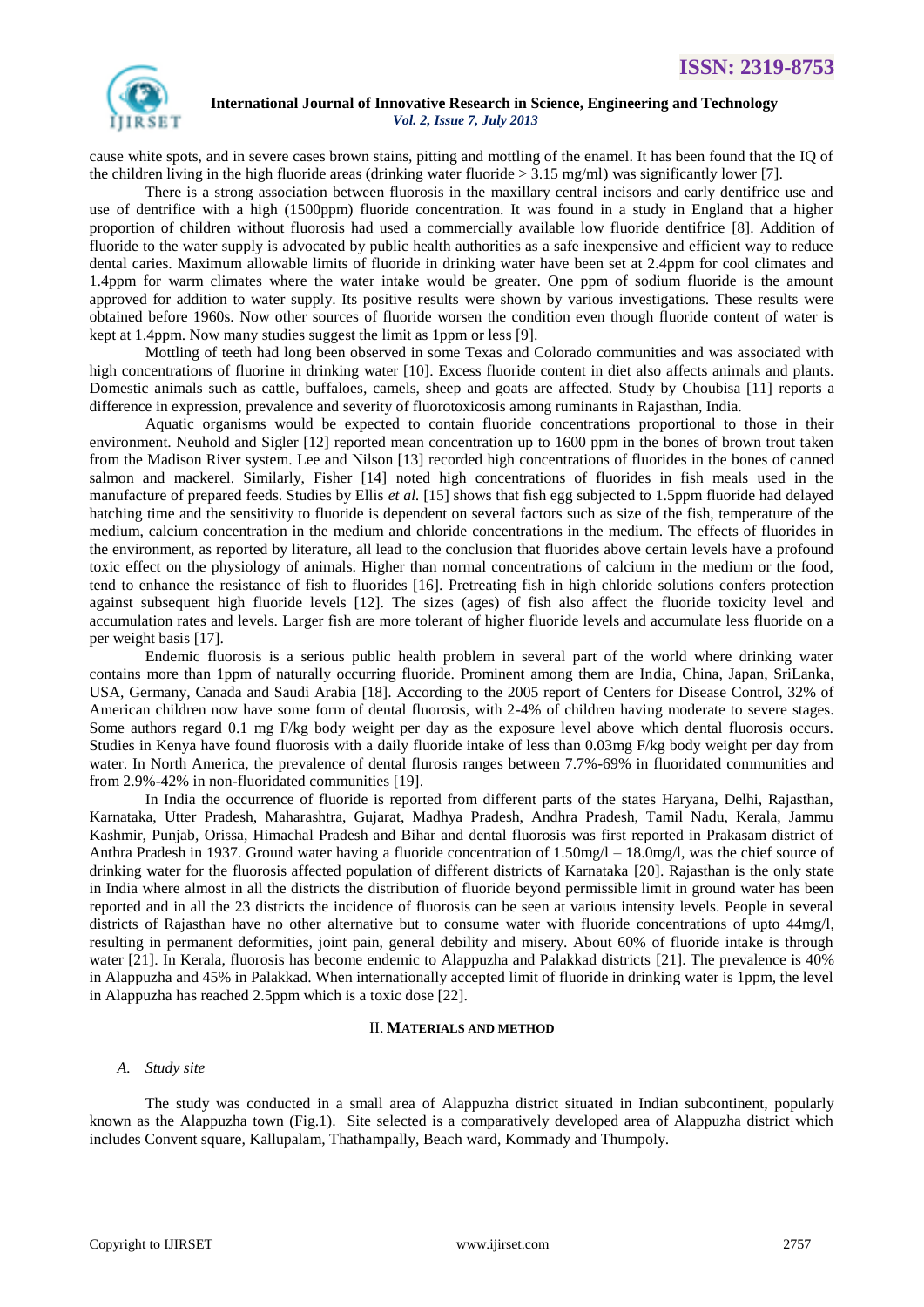

# *B. Sampling*

Samples (n=10) were collected from randomly selected fresh water bodies and immediately transferred to the laboratory for estimation. Water as well as fish samples were collected from the selected fresh water bodies of the study site.

# *C. Determination of fluoride*

Fluoride content in water samples were estimated using a fluoride ion selective electrode. A combination fluoride electrode was used to determine the fluoride concentrations in water samples. The samples and fluoride standard solutions were diluted 1:1 with the TISAB. The solutions, which contained 25 mL of the sample and 25 mL of TISAB solutions, were mixed with a magnetic stirrer for 3 min. The electrode potentials of the sample solutions were directly compared with those of fluoride standard solutions. Ion exchange chromatography was used for the fluoride estimations in fish samples and it was carried out in Central Institute of Fisheries Technology, Kochi, India.



Fig. 1 Indian subcontinent showing location of Alappuzha district (marked "A")

# III. **RESULTS AND OBSERVATIONS**

Results shown in Table 1 shows the fluoride content in the water samples collected from the fresh water bodies of the study site. A mean fluoride  $(n=9)$  concentration of  $0.051\pm0.01$  (mean $\pm$ SD),  $0.042\pm0.02$  and  $0.035\pm0.02$ were shown by the water samples collected in July, October and January respectively. It shows a gradual decrease in the content of fluoride from July to January. Fluoride concentration in the fish samples analyzed, which were caught from the water bodies from which water samples were collected are shown in Table 2. *E. suratensis* had accumulated 4.071±0.71 ppm fluoride in July, 274.29±2.54 ppm in October and 2.35±0.42ppm in January. *O. mossambicus* was estimated to contain 18.14±0.95, 23.33±1.05 and 12.195±1.22 ppm fluoride in July, Oct and Jan respectively. No fluoride was detected in *A. testudineus* samples collected in Oct, whereas it accumulated 6.695±0.43 and 28.18±2.01 ppm fluoride in July and January respectively. The variations of fluoride content in different samples are graphically represented in Figure 2 and 3.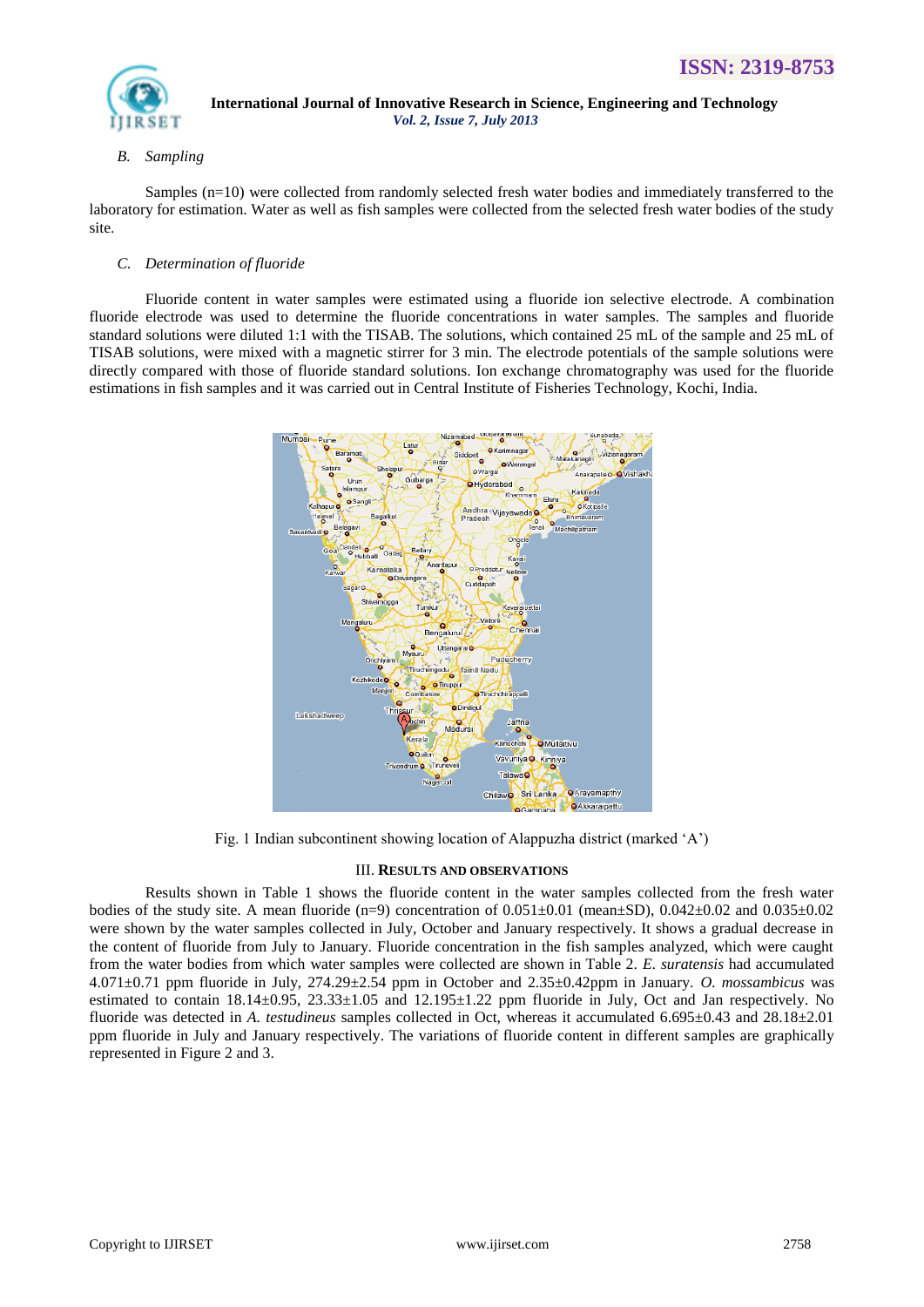

Table I. Mean  $(n=10; \pm SD)$  fluoride content in the water samples collected from the fresh water bodies of the study site, Alappuzha Town

| Month   | Fluoride content $(mg/L)$ |  |  |
|---------|---------------------------|--|--|
| July    | $0.05 \pm 0.01$           |  |  |
| October | $0.042 \pm 0.02$          |  |  |
| January | $0.035 \pm 0.02$          |  |  |

Table II. Mean (n=10;  $\pm$ SD) fluoride content (ppm) in the fish samples collected from the fresh water bodies of the study site, Alappuzha Town

| Month   | Etroplus          | Tilapia           | Anabas           |  |
|---------|-------------------|-------------------|------------------|--|
| July    | $4.070 \pm 0.71$  | $18.14 \pm 0.95$  | $6.695 \pm 0.43$ |  |
| October | $274.29 \pm 2.54$ | $23.33 \pm 1.05$  | <b>BDL</b>       |  |
| January | $2.35 \pm 0.42$   | $12.195 \pm 1.22$ | $28.18 \pm 2.01$ |  |

BDL – Below detectable level







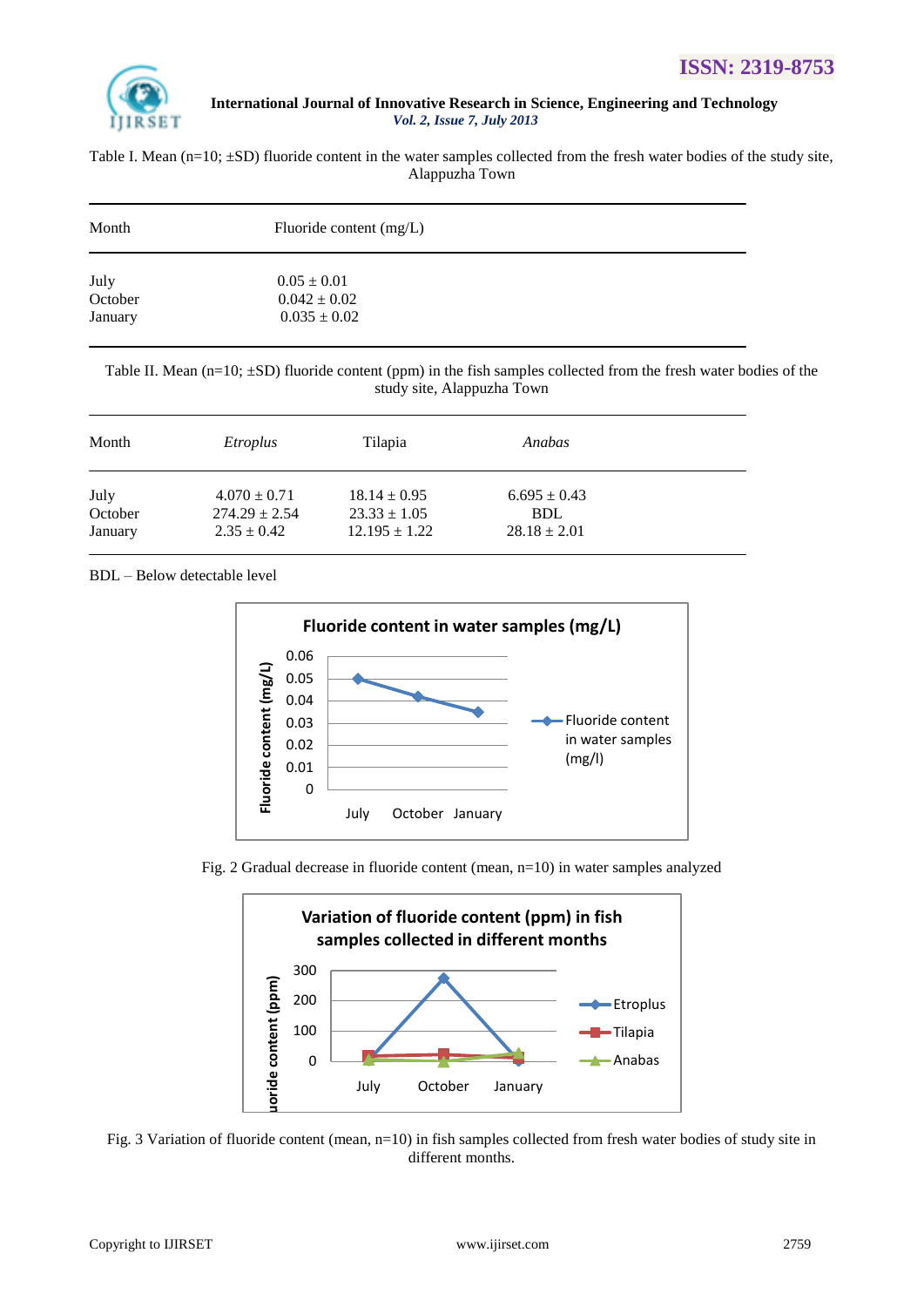

#### IV. **DISCUSSION**

Very low concentration of fluoride is present in the water samples (collected from the natural fresh water sources of the study site) analysed, when compared to the permissible level of 1.0mg/L in drinking water declared by Ministry of Health, Government of India [24]. This is in contrast with the various reported fluoride level in the water sources of Alappuzha. According to Davidson[18], endemic fluorosis becomes a serious problem when drinking water contains more than 1 ppm of fluoride. None of the water samples subjected to fluoride analysis showed a serious concentration of fluoride. In the present study all samples contained below 0.1 ppm fluoride and still a significant percentage of the population is affected with fluorosis stated by Gopalakrishnan [22]. The population of the study site mainly depends on wells, borewell and municipal drinking water supply for drinking water. The water samples analysed in the study were collected from ponds and wells of the study site. There may be other sources of fluoride to which human as well as other animals are subjected to which leads to the prevalence of fluorosis in the population. Water is not the only source through which fluoride enters the body ([25], [9]). Tea and fish forms a major source of fluoride for humans ([26], [27]). There are studies which reported fluoride content of less than 0.1 ppm causing fluorosis. Studies in Kenya have found fluorosis with a daily fluoride intake of less than 0.03mg F/kg body weight per day from water [19].

The study shows that very little concentration of fluoride of 0.04 mg/L is enough for the higher uptake and accumulation of fluoride in fresh water fishes. There is considerable fluoride content in the fish samples collected from the water source showing little fluoride concentration. The least amount (BDL) of F was reported in the samples of Anabas collected in October and a highest of 274.29±2.54 in *Etroplus* collected in October. There may be other sources of fluoride to which the fishes are exposed to in the natural environment, the major one being the food they consume. Shi *et al.* [28] has showed that in laboratory conditions, a concentration of 4mg/L leads to accumulation of fluoride in juvenile Siberian sturgeon at a level of 3204.4 mg/kg in bone, 1401.2 mg/kg in cartilage and 100.1 mg/kg in skin and 10mg/L in water being harmful to the growth of said fish and here water alone contained fluoride, other sources being absent. Therefore the entry of fluoride into the human body through water will be augmented by the consumption of fish. While a fluoride level of 0.4 - 1.0 mg/litre inhibited DNA repair after irradiation of mouse spleen cells *in vitro* [29]. None of the water samples analyzed in the study shows fluoride content above 0.5 mg/L. Since this low amount of fluoride in water resulted in appreciable accumulation in fishes, it is recommended that the permissible level of fluoride should be reconsidered.

As seen in Table 1, there is no appreciable difference between the mean concentrations of fluoride in the water samples collected in different months. But, the accumulation of fluoride by fishes was found to be highly variable with respect to species and month. While *Etroplus* and *Tipalia* accumulated the highest level of fluoride (274.29±2.54 and  $23.33\pm1.05$  ppm respectively) in the month of October, Anabas accumulated (28.18 $\pm$ 2.10 ppm) the highest in January. In the month of July, Tilapia accumulated  $(18.14 \pm 0.95)$  fluoride the most whereas in October, it was *Etroplus* (274.29)  $\pm$  2.54) and in January *Anabas* accumulated (28.18  $\pm$  2.01) highest. The least amount of fluoride (2.35  $\pm$  0.42) was reported in the *Etroplus* samples collected in January. According to Neuhold and Sigler [12], the uptake of fluoride by fish varies with size, temperature and species. Hemens and Warwick [17] also related the uptake of fluoride by fish with size. Bioaccumulation studies conducted along the Kerala coast have indicated similar trend in bivalves like oyster and clams [30]. The principal route of fluoride excretion is via the urine and Excretion rates may increase slightly with age [31].

#### V. **CONCLUSION**

Fishes can uptake fluoride at harmful levels from water containing little fluoride. Consuming such fish can lead to increasing fluoride levels in humans, even after using defluoridized water. Uptake of fluoride by fish varies with species and climatic conditions.

### **ACKNOWLEDGEMENT**

We are indebted to University Grants Commission for availing the grant required for the project. Also we thank Principal of our college for providing us the laboratory facilities.

#### **REFERENCES**

- [1] World Health Organization. Environmental health criteria for fluorine and fluorides. ISBN 92 4 154096 6. Geneva, 1984.
- [2] H. E. Short, G. R. McRobert, T. W. Barnard and A. S. Mannodinayer, "Endemic fluorosis in Madras Presidency", *Ind. J. Med. Res.,* Vol. 25, pp.553 – 561, 1937

[3] E. V. McCollum, N. Simminds, E. Becker and R. W. Bunting, "The effect of additions of fluorine to the diet of the rat on the quality of the teeth", *J. Biol. Chem.,* Vol. 63, p.553, 1925.

[5] M. Swaminathan, "Fluorine" *in* Handbook of Food and Nutrition, Vinodini R., *Ed*, Savanthi Pvt Ltd., p.107, 1978.

[6] Environmental Protection Agency, "Public Health Global for Fluoride in Drinking Water", Pesticide and Environmental Toxicology, Section Office of Environmental Health Hazard Assessment, California, 1997.

<sup>[4]</sup> L. H. Weinstein and A. Davison, Fluorides in the Environment, CABI Publishing, UK, pp.191-193, 2004.